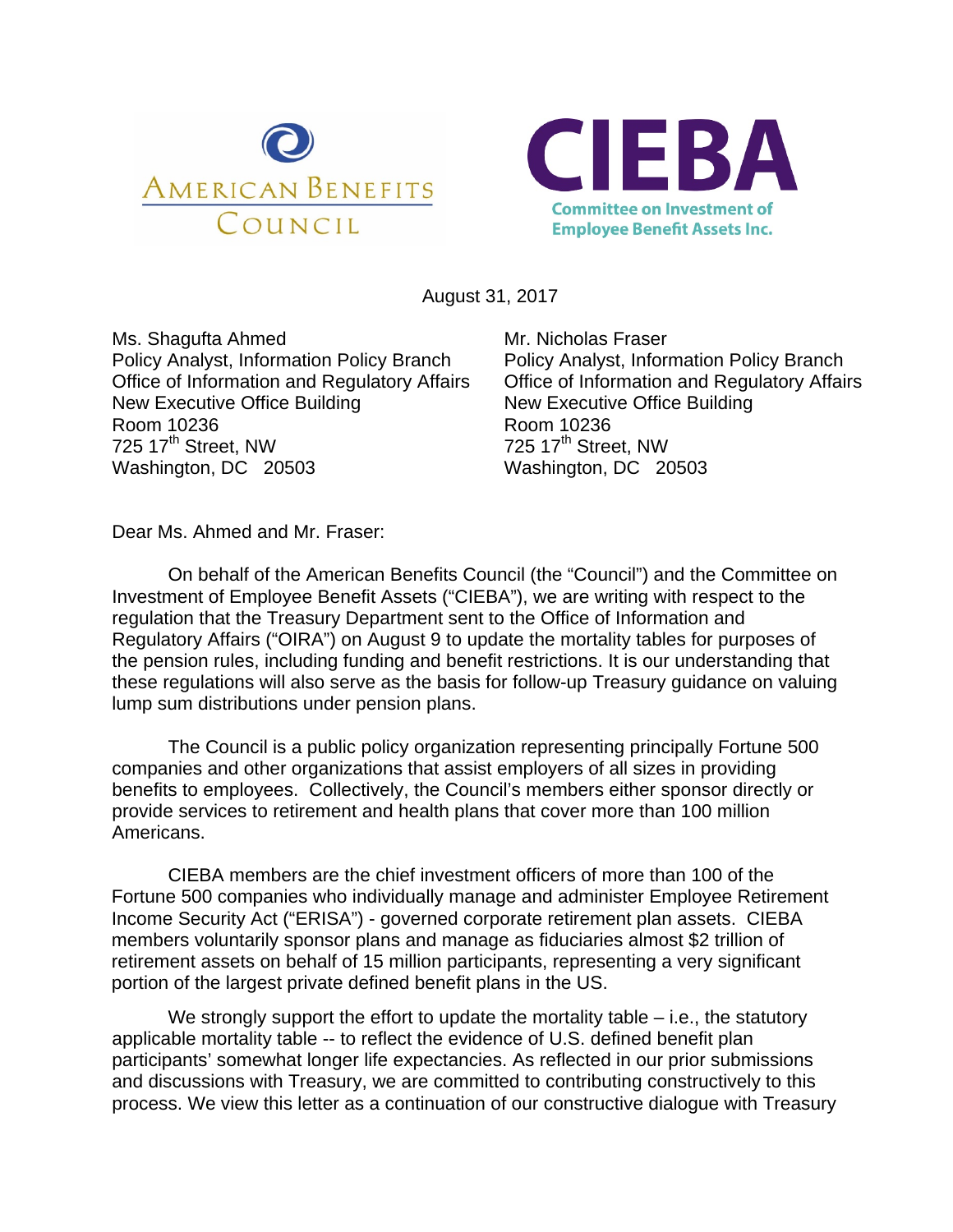and the Administration. It is in everyone's common interest to have a mortality table that is as accurate as possible and implemented in a manner that is fair and workable, for both administrators of plans and those employees who will receive plan benefits.

In that regard, as discussed at a recent meeting on August 23, 2017, we and our members have significant concerns regarding the rulemaking process with respect to the final mortality regulation, and we believe that our suggestions will improve the ultimate product from all perspectives.

### **SUMMARY**

- Because, contrary to Executive Orders 12866 and 13563, no economic analysis was included in the proposed regulation for public comment, the regulation needs to be re-proposed.
- Because the proposed regulation contained no economic analysis, the finalization of the regulation without re-proposal would be inconsistent with the Administrative Procedure Act.
- The statutory "deadline" of January 1, 2018 is not a justification for committing regulatory errors, either substantively or procedurally. This is especially true in light of the longstanding Treasury and IRS precedent in taking appropriate additional time beyond statutory deadlines, particularly regarding the mortality tables, when rushing to meet statutory deadlines would cause unintended problems for employees and employers.
- A thorough economic analysis is needed, with a focus on at least these four major issues:
	- o The need for an 18-month deferred effective date.
	- o A review of the speculative assumption that mortality will improve on average 1% indefinitely.
	- o The introduction of unprecedented volatility into the mortality tables.
	- o The erroneous assumption that Treasury must rely on tables prepared by the Society of Actuaries given that an expanded reliance on other sources is statutorily permitted and very much warranted from a practical perspective.

There is a need for an announcement immediately that the new mortality tables will not apply for plan years beginning in 2018.

- Plan participants will be adversely affected by the new mortality tables in many ways, which also warrants further analysis.
- The two regulations that are to be repealed to offset the cost of this regulation are required to be identified when the mortality regulation is finalized, and should benefit the plan sponsors that bear the cost of this regulation.

# **DISCUSSION**

**Because, contrary to Executive Orders 12866 and 13563, no economic analysis was included in the proposed regulation for public comment, the regulation needs to be re-proposed**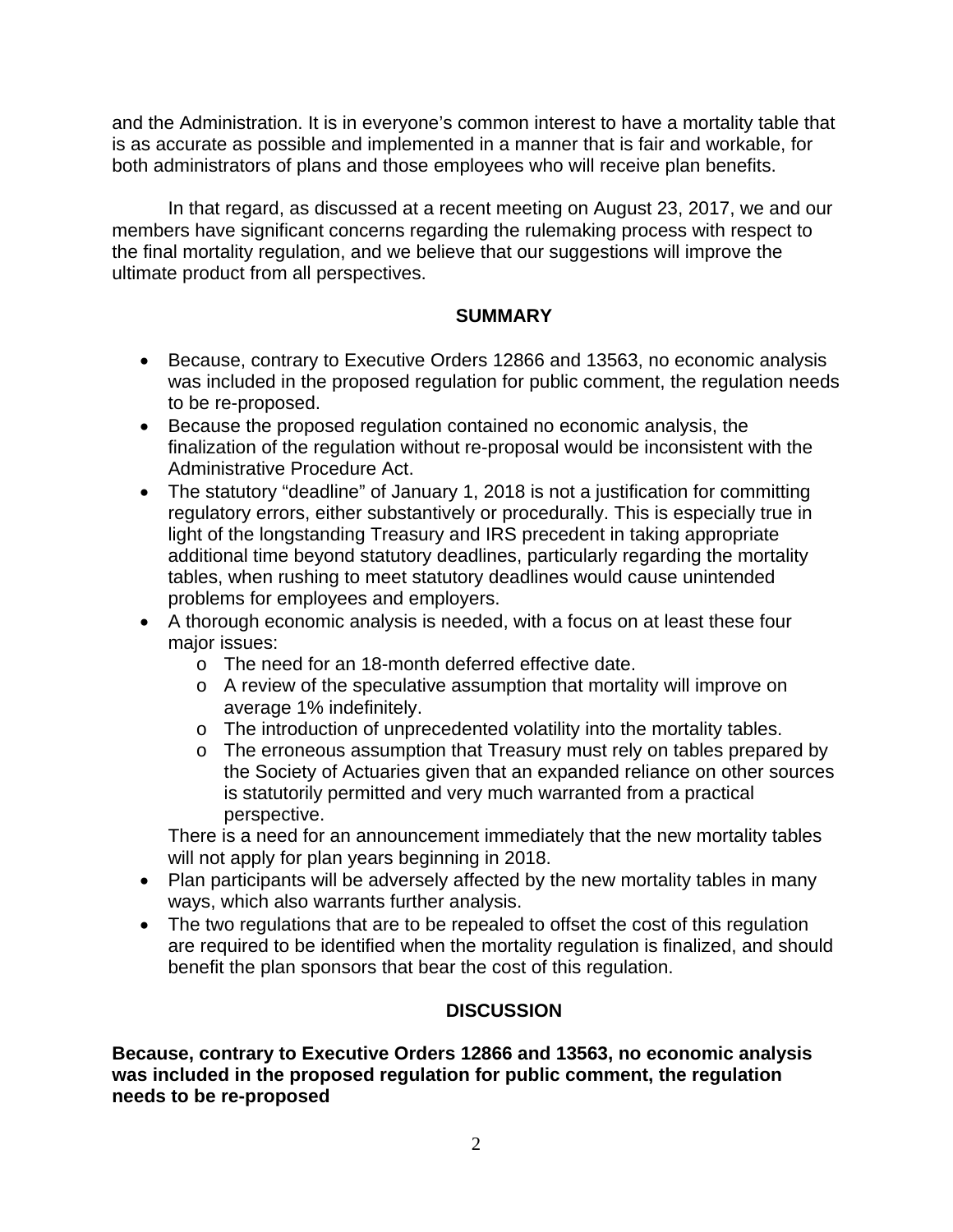**In general**. The proposed mortality tables, published on December 29, 2016, stated as follows:

Certain IRS regulations, including this one, are exempt from the requirements of Executive Order 12866, as supplemented and affirmed by Executive Order 13563. Therefore, a regulatory assessment is not required.

 However, as confirmed on the OIRA website, the proposed mortality table was in fact subject to Executive Order 12866 as an economically significant regulation. Accordingly, a cost/benefit analysis was required in connection with the proposed regulations, so that the public could comment on that analysis. In the absence of a costbenefit analysis, the proposed regulation was not in compliance with Executive Order 12866. On those grounds, the proposed regulation should be withdrawn and a compliant proposed regulation should be issued.

The absence of an economic analysis is not just a harmless error. If the proposed regulations are not withdrawn and the regulations are published as final, the public would never have had any chance to comment on any economic analysis. This is directly contradictory to the goals of OIRA and the clear directives contained in the Executive Orders governing OIRA, such as Executive Order 13563:

Regulations shall be adopted through a process that involves public participation. To that end, regulations shall be based, to the extent feasible and consistent with law, on the open exchange of information and perspectives among State, local, and tribal officials, experts in relevant disciplines, affected stakeholders in the private sector, and the public as a whole.

 In this case, if the mortality regulation is simply finalized, there would no "public participation" in the economic analysis and there would be no "open exchange of information and perspectives" regarding the analysis. Considering the enormous economic issues at stake in this regulation (as discussed below), the lack of a proposed economic analysis cannot be corrected without re-proposing the regulation in order to comply with the applicable Executive Orders.

**No exception for "emergencies**." Section 6(a)(3)(D) of Executive Order 12866 addresses the application of the Order to situations where there is a looming statutory deadline (which is discussed below). This section is very clear. There is no exception that would allow noncompliance with the Order. All of the Order's rules apply, but on an expedited basis. Here, the Order's rules were not complied with, despite there being more than ample time – almost 10 years -- during which there could have been compliance with the Order's rules.

**Because the proposed regulation contained no economic analysis, the finalization of the regulation without re-proposal would be a violation of the Administrative Procedure Act**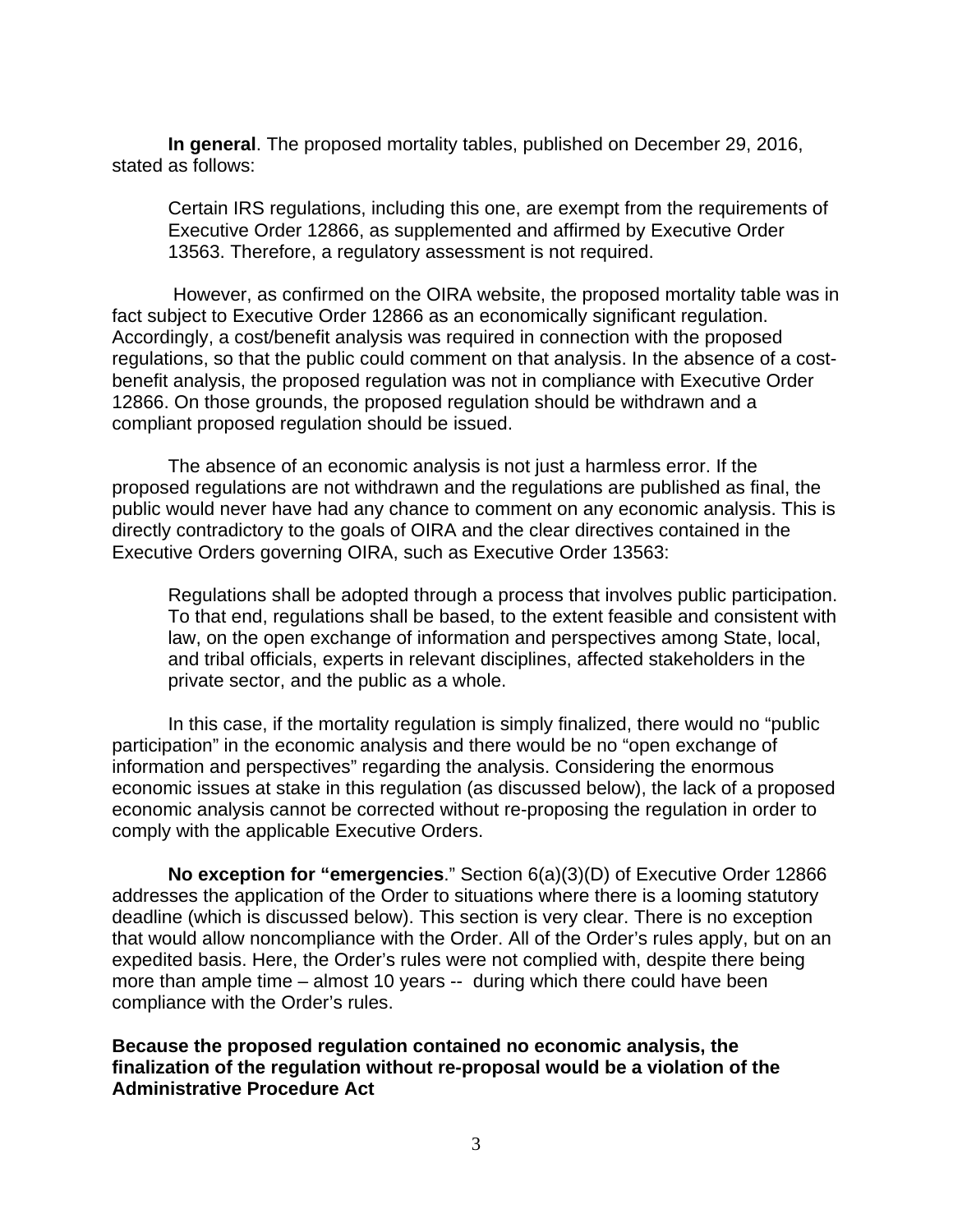**Application of notice and comment requirements**. The regulation is clearly subject to the notice and comment requirements of the Administrative Procedure Act ("APA") because it is a legislative rule, not an interpretative rule exempt from notice and comment under APA section 553(b). In the leading case on the subject, the D.C. Circuit has opined that an agency rule's status as a "legislative" rule turns on "the prior existence or non-existence of legal duties and rights."<sup>1</sup> In other words, an interpretative rule interprets a statute that applies and is enforceable without regard to the existence of the regulation. Here, without the regulation, there are no new mortality regulations to apply or enforce. Moreover, Treasury was given very substantial latitude in drafting the new mortality tables, further underscoring the fact that the regulations are legislative, not interpretative.

**Notice and comment requirements**. In order for Treasury to conduct a valid rulemaking, APA section 553(b) requires Treasury to give notice of "the terms or substance of the proposed rule or a description of the subjects and issues involved." This notice requirement is a fundamental pillar of a fair and thoughtful rulemaking, and courts interpreting section 553(b) of the APA have concluded that a mere recitation of the proposed regulation, by itself, does not satisfy the type of notice contemplated by the APA. Specifically, courts considering the APA's notice requirement have indicated that agencies are expected to disclose the data on which they have relied in proposing a new rule, "so that regulated parties can comment on that data and participate meaningfully in the rulemaking process."<sup>2</sup>

 Without meaningful public participation, a regulator cannot validly exercise the regulatory authority that has been delegated to it by Congress. And as the Third Circuit Court of Appeals has explained, the APA's notice standard hinges on "whether the notice given was sufficient to fairly apprise interested parties of all significant subjects and issues involved."<sup>3</sup>

 Because Treasury did not include an economic analysis as part of its notice of proposed rulemaking, and it has not yet made any economic analysis available for public comment, the mortality table rulemaking process has not satisfied the APA's crucial notice requirements. Moreover, the mortality tables will not be valid under the APA until the economic analysis conducted and considered by Treasury has been made available to the public and scrutinized during a reasonable public comment period.

 $1$  Am. Min. Cong. v. Mine Safety & Health Admin., 995 F.2d 1106, 1110 (D.C. Cir. 1993).

<sup>&</sup>lt;sup>2</sup> Kristin E. Hickman & Richard J. Pierce, Jr., Federal Administrative Law: Cases and Materials 413 (Foundation Press 2010).

 $3$  NVE, Inc. v. Dept. of Health and Human Services, 436 F.3d 182, 191 (3d Cir. 2006).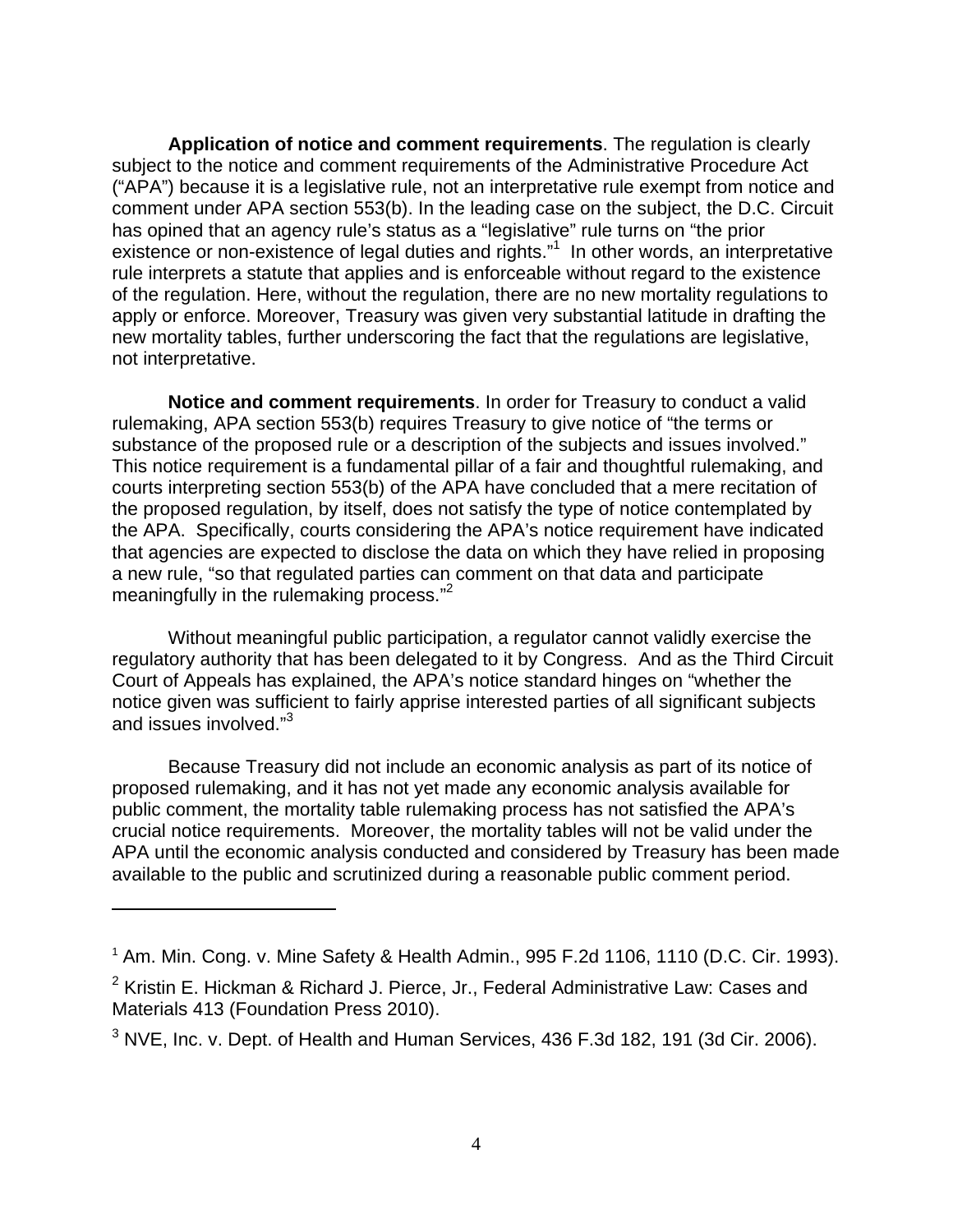The leading judicial opinion considering which information must be disclosed under the APA as part of a valid notice and comment rulemaking is the case of *Portland Cement Association v. Ruckelshaus*. In that opinion, the D.C. Circuit held that an "orderly rulemaking" requires regulators to disclose the basis for any rule "*at the time of issuance*" of the proposed regulation or "if this is not feasible," the regulator should disclose such information "*as it becomes available*."4 Since *Portland Cement* was decided in 1973, courts have repeatedly reaffirmed this position and explained that the APA's notice provisions require the disclosure of information that is critical to an agency's decision making process – either as part of the notice of proposed rulemaking or as such information is discovered or developed by the agency promulgating a new standard.

 Based on these standards, Treasury cannot satisfy the APA's notice and comment procedures until the public has had an opportunity to comment on the economic analysis that Treasury must produce in connection with its revised mortality tables. In the absence of an additional comment period for interested parties to weigh in on Treasury's economic analysis, it would be hard to argue that Treasury has satisfied the APA's notice requirements.

**Good cause exception not applicable**. There is an exception from notice and comment "when the agency for good cause finds . . . that notice and comment and public procedure thereon are impracticable, unnecessary, or contrary to the public interest."5 The argument would be that in order to meet the statutory deadline, Treasury no longer has the time to issue a proposed economic analysis, and thus notice and comment on the economic analysis is not required.

The courts, however, have narrowly construed the good cause exception. As the Congressional Research Service has noted in its report on the subject, an approaching deadline or emergency of an agency's own creation cannot constitute good cause to dispense with the APA's notice-and-comment procedures. *See* CONG. RESEARCH SERV., THE GOOD CAUSE EXCEPTION TO NOTICE AND COMMENT RULEMAKING: JUDICIAL REVIEW OF AGENCY ACTION 18 (2016) (citing *Nat. Res. Def. Council v. Abraham*, 355 F.3d 179, 205 (2d Cir. 2004)). Generally, only an agency's diligent response to unforeseen events will justify such a departure from the notice and comment rulemaking process.

In the case of the mortality regulation, Treasury has had plenty of time to use the notice and comment process. Under the case law described above (which we would be happy to provide in more detail), an agency cannot wait until shortly before a deadline

 $5$  5 U.S.C. §553(b)(B).

 $4$  486 F.2d 375, 394 (D.C. Cir. 1973) (emphasis added).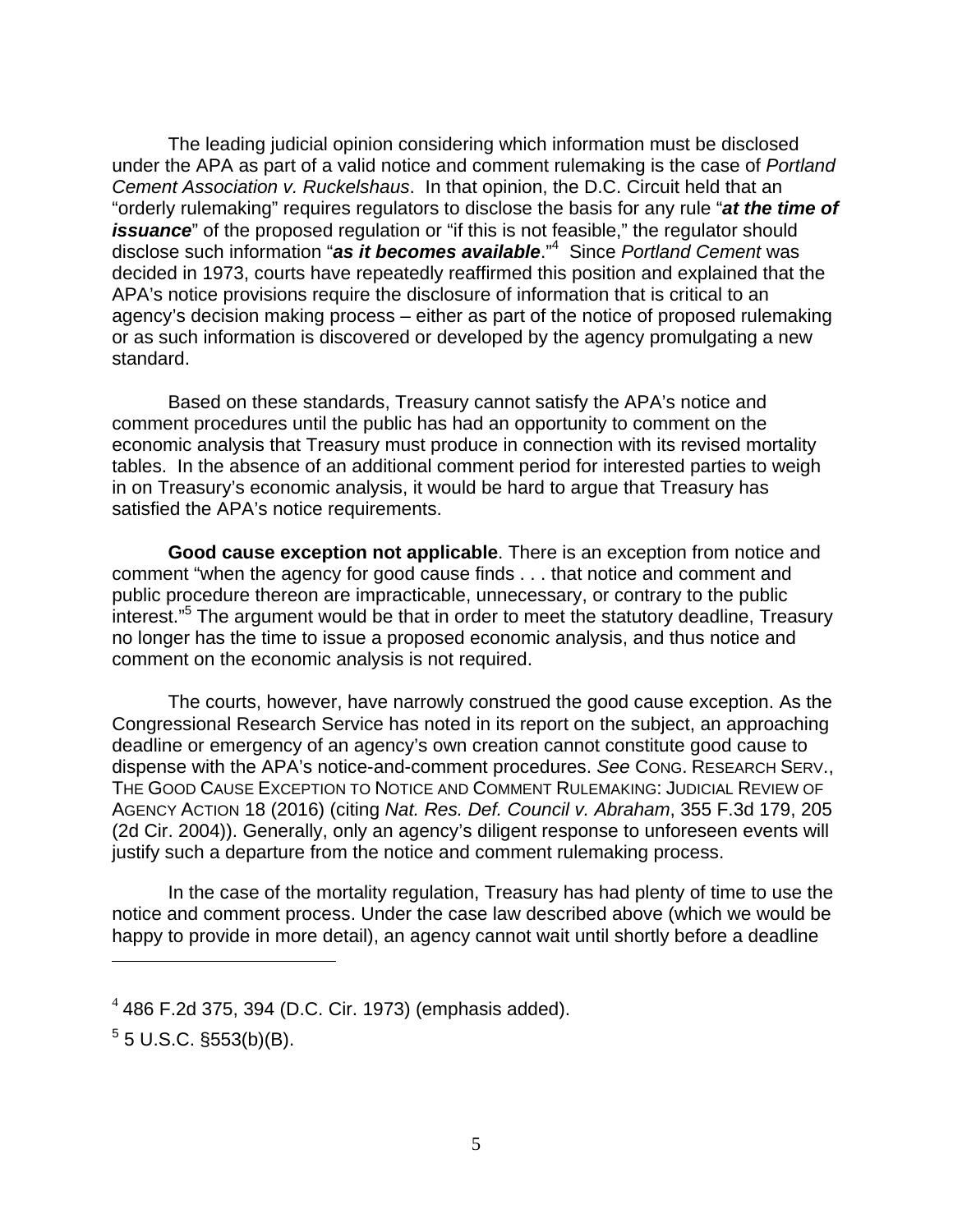and then skip the notice and comment process simply because there is no time left to use that process.

**The statutory "deadline" of January 1, 2018 is not a justification for committing regulatory errors, either substantively or procedurally. This is especially true in light of the longstanding Treasury and IRS precedent of taking appropriate additional time beyond statutory deadlines, particularly regarding the mortality tables, when rushing to meet statutory deadlines would cause unintended problems for employees and employers.** 

 We do not agree with the argument that the rule needs to be rushed to conclusion in order to have the new mortality regulation effective as of January 1, 2018 to comply with the requirement in Code section 430(h)(3)(B) to revise the tables at least every 10 years. Interestingly, OIRA's website states that there is no legal deadline for the mortality table regulations, but for purposes of discussion, we will assume *arguendo* that there is.

In short, a statutory deadline is not a justification for noncompliance with Executive Order 12866 and the APA. Nor is a statutory deadline a justification for not analyzing the economic effect of the regulation sufficiently to ensure that damage is not being done. And a statutory deadline is not a reason to prescribe an unworkable effective date that cannot be met by many and that would cause unnecessary and unwarranted disruption to others, including participants who would receive information hurriedly assembled due to an unrealistic deadline.

A few other points bear mentioning here.

- The current time pressures did not arise from an event out of anyone's control since the statutory requirement has existed for almost 10 years.
- The industry has had a robust and very constructive dialogue with Treasury on this mortality regulation over the last three years, and has alerted Treasury in writing several times that we will need a long time between the publication date and the effective date of this regulation, as discussed in more detail below. (We have previously forwarded you some of those letters.) Treasury has done an amazing amount of work on many issues over the past several years, so this is not a criticism in any way. We simply note this to clarify that our position on the amount of time needed to implement this regulation is a longstanding position.
- In one of the Council's March 29, 2017 letters, the Council discussed at length the need for an economic analysis of the mortality regulation since it was economically significant.
- On April 13, the Council testified before the IRS regarding the need for an economic analysis since the regulation was economically significant.

Moreover, there is overwhelming precedent for Treasury doing exactly what we are recommending: ensuring that a regulation is done right and not letting a statutory deadline compel errors. In many instances, we have applauded Treasury for doing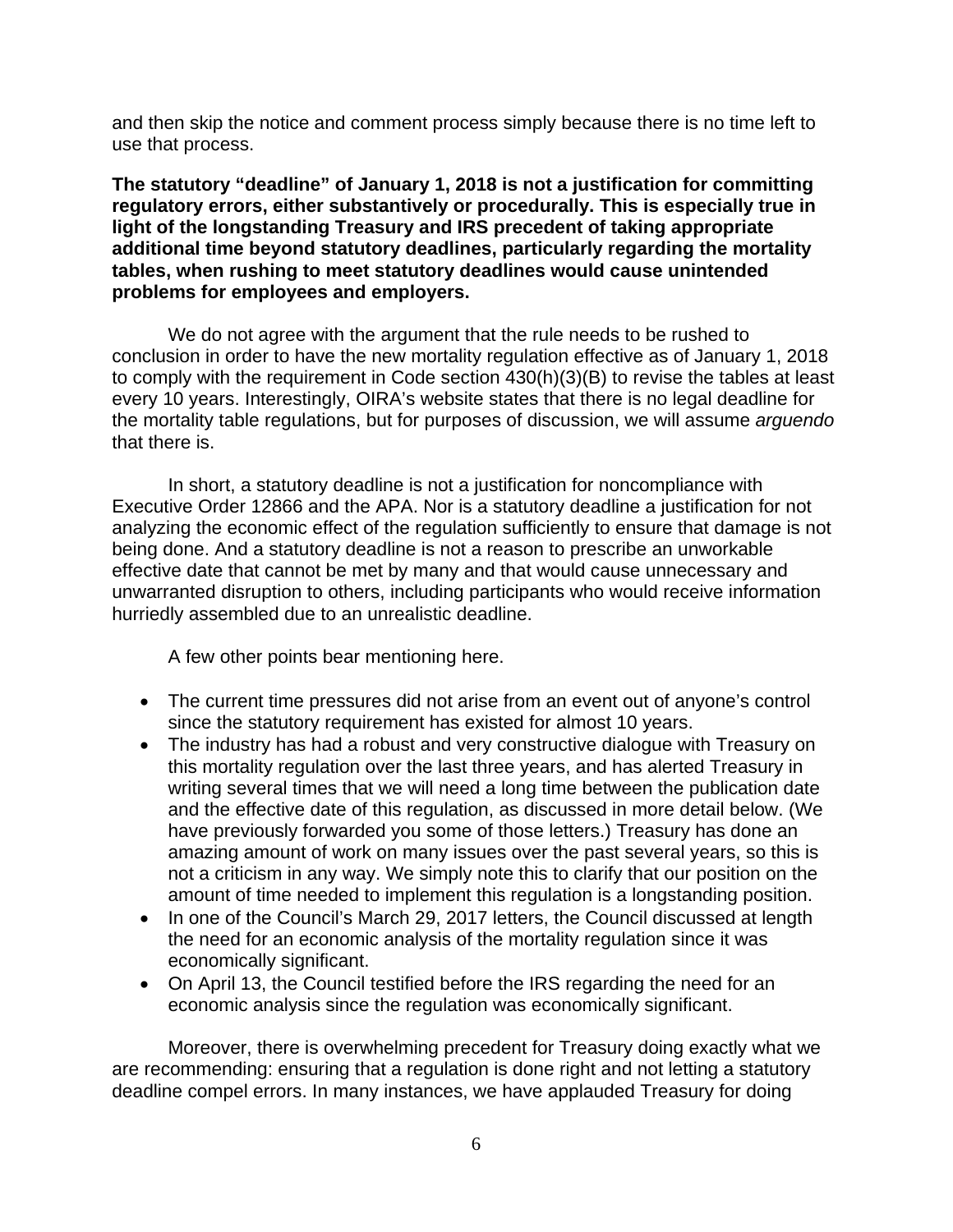exactly that – slowing down to ensure that things are done right both substantively and procedurally, just as we would applaud them here, especially where the impact of a rushed process may be adverse to pension plan participants making long-term financial retirement decisions.

Just a few examples of statutory deadlines not being met are set forth below:

- Section 503 of the Bipartisan Budget Act of 2015 (the "Budget Act") expressly permitted plans to use blended substitute mortality tables that are based on a combination of the regulatory tables and plan experience. *The Budget Act change applied beginning with the 2016 plan year; on November 18, 2015, the Council wrote to Treasury to request implementation of the legislation for 2016.* This statutory directive has not yet been implemented, even though it has a statutory deadline of January 1, 2016.
- The Pension Protection Act of 2006 required fully credible substitute mortality tables to be effective for plan years starting on or after January 1, 2008. These tables were delayed by regulation until plan years beginning on or after January 1, 2009.
- Section 645 of the Economic Growth and Tax Relief Reconciliation Act of 2001 directed the Secretary of the Treasury to issue regulations under Code section 411(d)(6) and ERISA section 204(g), no later than December 31, 2003. Final regulations were not issued, however, until August 12, 2005.<sup>6</sup>
- Section 326 of Title III of the USA PATRIOT Act mandated that the Treasury and other financial regulatory agencies jointly prescribe regulations to require a broad range of financial institutions to implement new identification verification procedures. The statute required the final rules to take effect by October 26, 2002, one year after the enactment of the law.
	- o The final rule regulating banks, savings associations, and credit unions was not published in the Federal Register until May 9, 2003.<sup>7</sup>
	- $\circ$  Separate final rules regulating futures commission merchants, $^8$  brokerdealers, $^9$  and mutual funds<sup>10</sup> were also published on May 9, 2003, after the deadline imposed by the statute had passed.
- Section 941 of the Dodd-Frank Wall Street Reform and Consumer Protection Act required federal banking regulatory agencies, including Treasury's Office of the

1

 $6$  70 Fed. Reg. 47,109 (Aug. 12, 2005).

 $7$  68 Fed. Reg. 25,089 (May 9, 2003).

<sup>8</sup> 68 Fed. Reg. 25,149 (May 9, 2003).

<sup>&</sup>lt;sup>9</sup> 68 Fed. Reg. 25,113 (May 9, 2003).

 $10$  68 Fed. Reg. 25,131 (May 9, 2003).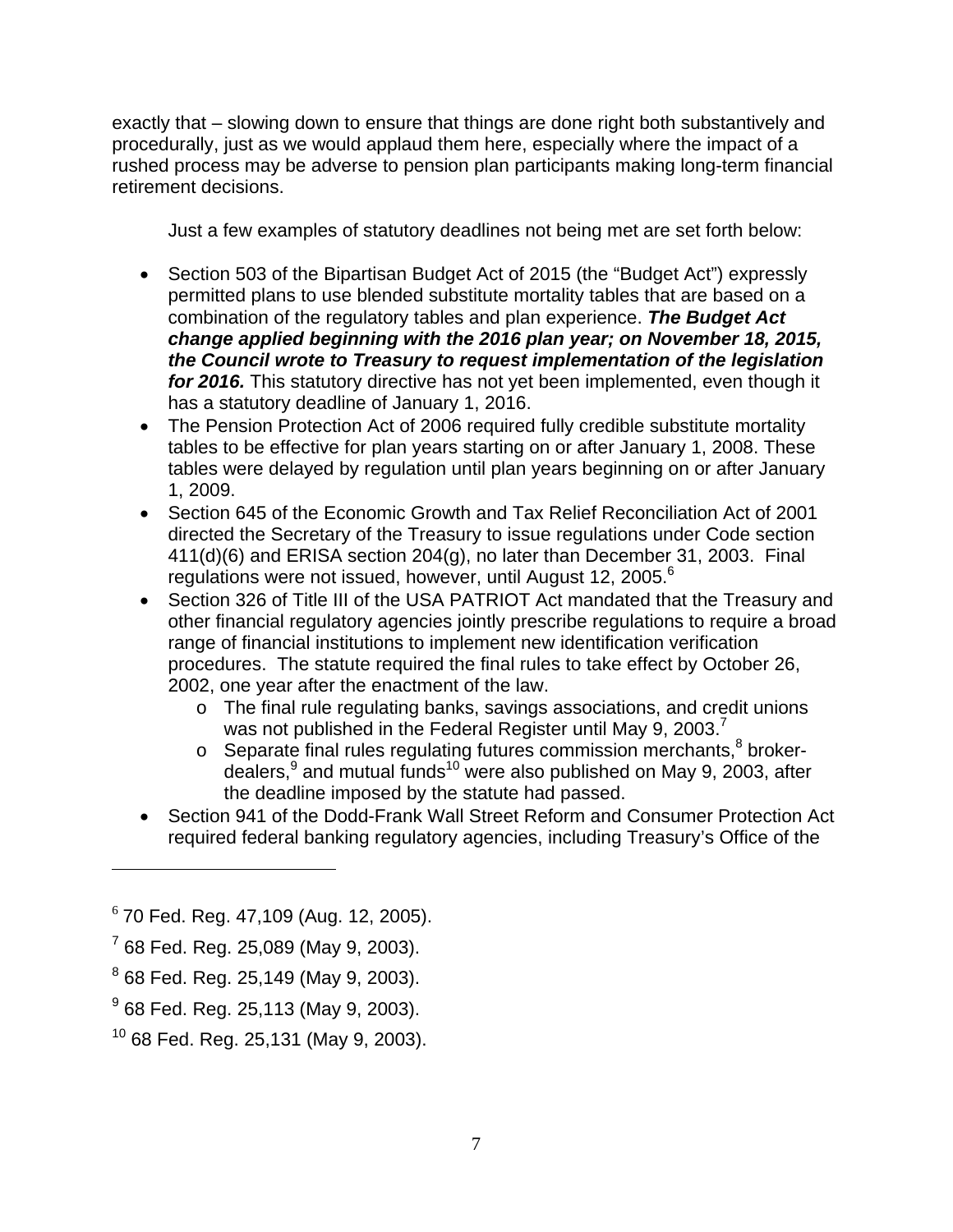Comptroller of the Currency, to jointly issue final regulations on the asset-backed securitization process by 270 days after the law's enactment on July 21, 2010. A final rule was not published until December 24, 2014.<sup>11</sup>

- Section 503 of the Credit Card Accountability Responsibility and Disclosure Act required the Treasury to issue final regulations on prepaid access products by 270 days after the law was enacted on May 22, 2009. Regulations were not proposed until June 28, 2010.<sup>12</sup>
- The Tax Increase Prevention Act of 2014 directed the IRS to create and implement a voluntary PEO certification program and to begin accepting applications for the program by July 1, 2015. The law was set to take effect on January 1, 2016. Nevertheless, the IRS did not begin accepting applications for the program until July 1, 2016, a year after the statutory deadline, and PEO certifications did not become effective until January 1, 2017.<sup>13</sup>
- Section 8246 of the Small Business and Work Opportunity Act of 2007 amended the Code's return preparer penalty provisions, effective May 25, 2007. The IRS delayed the implementation of these provisions until 2008 to develop appropriate regulations and guidance.<sup>14</sup>

**A thorough economic analysis is needed, with a focus on at least the following four major issues:** 

- **The need for an 18-month deferred effective date,**
- **A review of the unfounded assumption that mortality will improve on average 1% indefinitely,**
- **The introduction of unprecedented volatility into the mortality tables, and**
- **The erroneous assumption that Treasury must rely on tables prepared by the Society of Actuaries given that an expanded reliance on other sources is statutorily permitted and very much warranted from a practical perspective.**

These issues are discussed below.

# **Need for an 18-month deferred effective date**

The reasons why it is so important that there be a minimum of an 18-month

<sup>&</sup>lt;sup>11</sup> 79 Fed. Reg. 77,601 (Dec. 24, 2014).

<sup>12 75</sup> Fed. Reg. 36,589 (June 28, 2010).

<sup>&</sup>lt;sup>13</sup> Rev. Proc. 2016-33, 2016-25 I.R.B. 1034.

<sup>14</sup> Notice 2007-54, 2007-2 C.B. 12.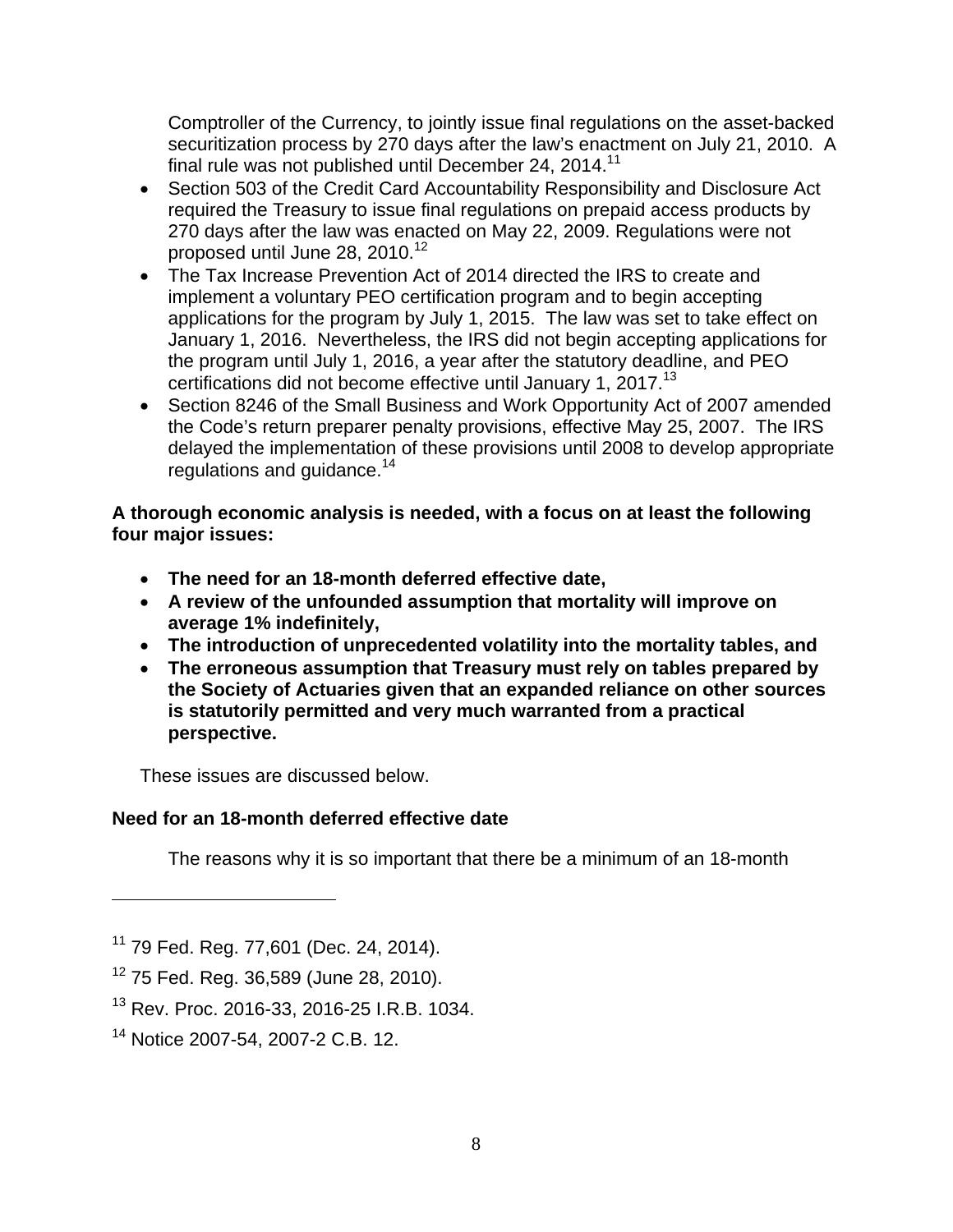period between the finalization of any regulations containing new mortality assumptions and the effective date of those regulations are the following:

- **Planning time needed**. An earlier effective date would almost certainly leave insufficient time between publication of the final rules and the effective date of the rules. The new assumptions in the proposed regulations would have a significant effect on plan sponsors' funding and PBGC premium obligations, increasing such 2018 obligations by well over \$100 million in some cases. Changes of this magnitude have an effect on the company's entire corporate budget, disrupting or cancelling corporate growth initiatives and potentially having a deleterious impact on jobs. Accordingly, plan sponsors will generally need at least 18 months prior to the effective date to adjust business plans in order to take the new assumptions into account.
	- o **NOTE**: This budgeting issue is far more acute for companies facing financial challenges. For such companies, a suddenly arising liability like this can create enormous business planning problems, as there likely would be very little cash available to address the new liability.
- **Inability to use substitute mortality tables under a January 1, 2018 effective date.** Without an extension of the transition period well beyond January 1, 2018, under the regulations, plan sponsors wishing to use a substitute mortality table for the first year of the new tables will be effectively precluded from doing so until *after* the effective date. The process to develop the needed experience studies will take months, likely followed by several more months of review by the Service, and possibly further followed by Service-required changes to the substitute table. All of this needs to be done far in advance of the beginning of the year so that companies can reasonably budget and make any changes to critical corporate initiatives that result from increased funding obligations.

If there is a 2018 effective date, the above process cannot feasibly be completed until well into 2018, long past the date for quarterly contributions for 2018 and the date that business plans for 2018 must be finalized. This is not a workable schedule. In effect, for planning purposes, the timing would force employers to forego the benefits of a substitute mortality table that Congress required Treasury and the Service to effectuate *back in 2016*.

This is true regardless of whether there is a regulatory mechanism for making the substitute tables retroactive to the beginning of 2018. There will thus be significant uncertainty for those plan sponsors who reasonably anticipate, but cannot be certain, that they will obtain approval of plan-specific substitute mortality tables that would result in significantly lower and more appropriate contribution obligations than those produced by the general mortality tables that disregard their own plan's experience.

 **Time-consuming administrative steps needed**. As explained further below**,**  significant changes to (1) administrative and pension calculation systems and (2)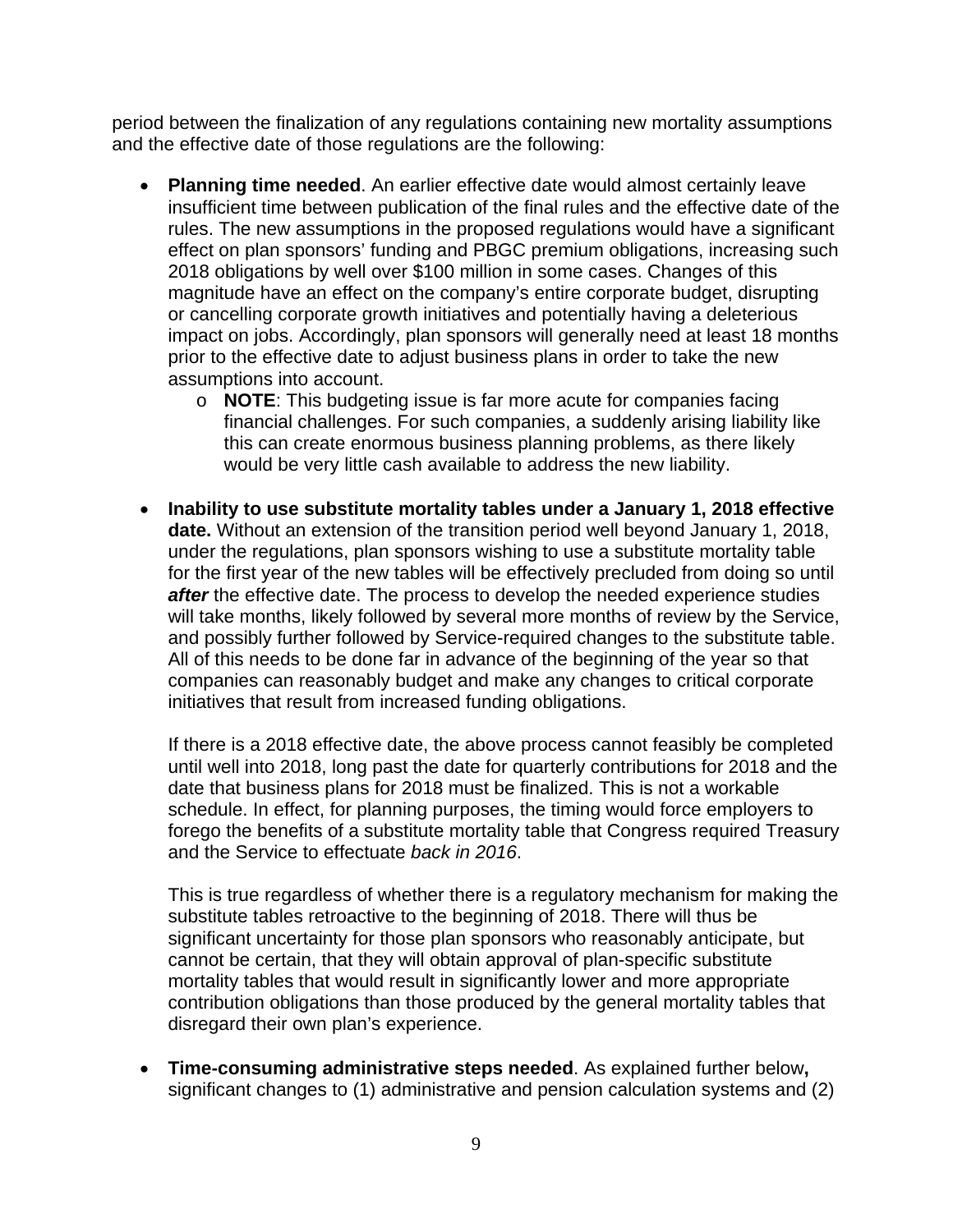valuation calculations and programs will be needed to comply with the regulations, adding to the need for an 18-month period between the regulations' finalization and effective date. The complex defined benefit plan calculations (including annuity calculations in hybrid plans), mandatory disclosures (e.g., relative value disclosures), and notices under the Code and Department of Labor regulations are painstakingly programmed into Council members' defined benefit plan administration systems and reviewed with the plan sponsor, so that the benefits and optional payment forms can be properly and fairly reviewed, and informed elections may be made by the prospective payees within the plan's applicable election period for benefits.

- o **NOTE**: These challenges may be even more problematic for small employers that lack the resources available to large companies to address complex new systems changes.
- o **NOTE**: These issues are exacerbated if the increased liability attributable to the new mortality tables triggers the application of the benefit restrictions under Internal Revenue Code section 436, which can very easily occur. These restrictions could affect the types of distributions that are permissible during the 2018 plan year, which will require new employee communications and distribution forms.
- **Service providers will not be able to handle the demands**. The overwhelming percentage of all retirement plans are calendar year plans, which would mean that all of the budgeting and administrative work described above would have to be crammed into a very short amount of time in the fall. Our service providers have expressed great skepticism that they have the capacity to perform services of this magnitude in this period of time.
- **Treasury has expressly recognized the need for more time for plans to make lump sum calculations that significantly impact participant retirees**. Under Treasury Regulation §1.417(e)-1(d)(4)(iii), calendar year plans are allowed to use the interest rates from the preceding August to make lump sum calculations for the current year, in light of the amount of work needed simply to incorporate a different interest rate into a lump sum calculation and the need to provide participant retirees with reliable information in advance of their benefit elections. If an adjustment to a wholly expected new interest rate requires four months advance notice, it is inconceivable that an adjustment to an entire new mortality table could be made in the same or less time.

As referenced above, for the large number of plans that offer lump sums and other payments subject to section 417(e) (to be addressed in follow-up guidance after finalization of the regulations), updating systems will be very time consuming, particularly considering the need to certify the systems and to review the new rules with plan sponsors. And this information will be needed very soon for participants contemplating retirement in January or February.

While our plan sponsor members have different internal protocols and schedules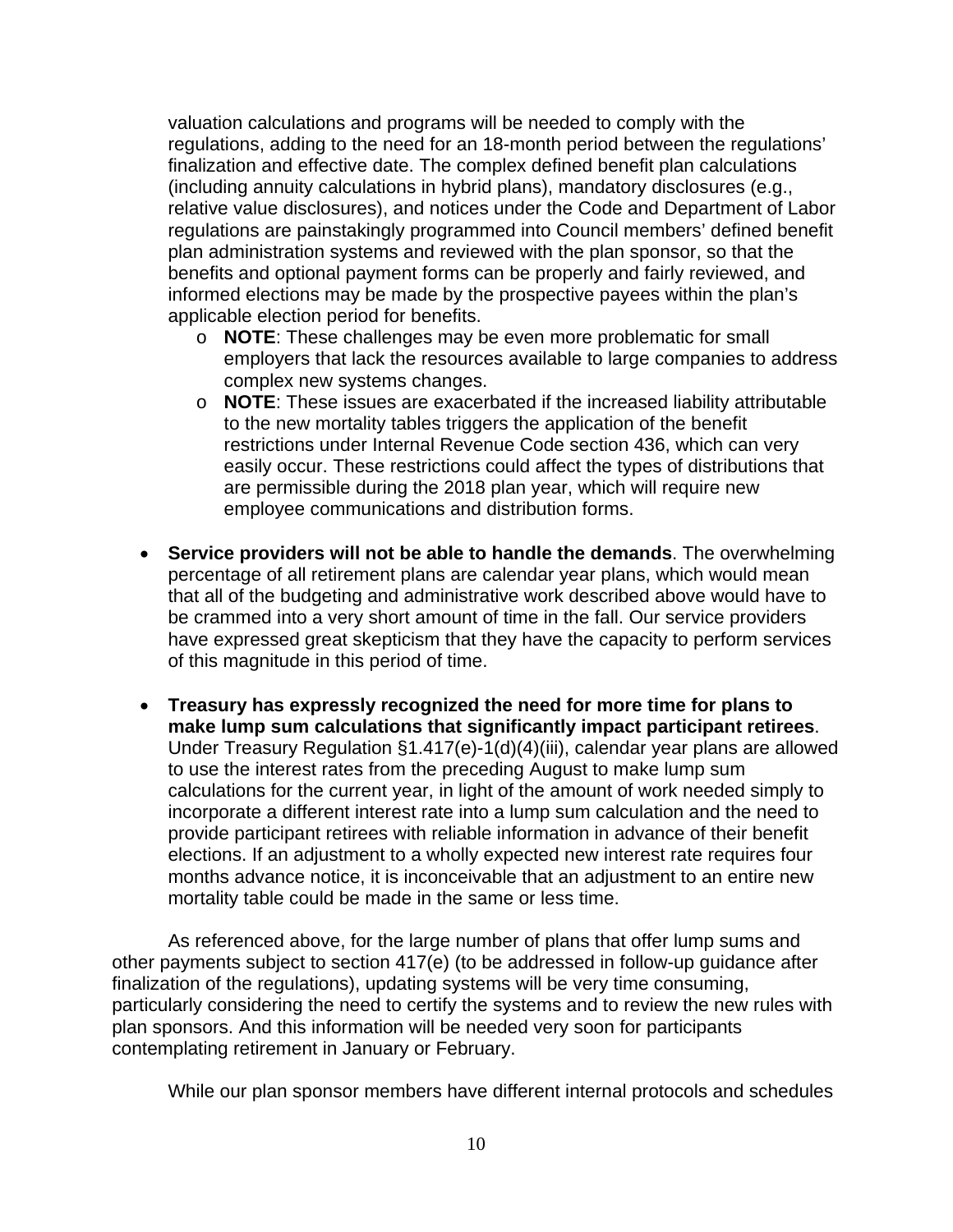for their professional services, here are the tasks, in general and greatly simplified, which our members will need to conduct, especially for defined benefit plan benefit certification.

- 1. Develop a project scope and change coding to meet any final regulation
- 2. Prepare and check test cases
- 3. Comply with internal peer review standards
- 4. Comply with external industry professional requirements (i.e., Actuarial Standards of Practice ("ASOPs"))
- 5. Certify that the calculation engine is complete
- 6. Prepare internal plan sponsor communications and, in some cases, for participants.
- 7. Meetings between service providers and plan sponsors' benefits experts to discuss new assumptions and participant communications.
- 8. Finalize plans to implement and communicate new assumptions.

This process cannot be squeezed into a short period of time in the case of very significant and complicated changes. Based on the enormous experience of our members, our view is that a minimum of eighteen months is needed between the date of finalization and the effective date of the new assumptions.

**Need for an announcement immediately that the new mortality table will not apply for plan years beginning in 2018.** We want to take a moment to focus on *announcement timing,* separate from the discussion above regarding the need for a deferred effective date.

For a variety of reasons provided above, and as we have previously indicated to Treasury and OIRA, plans have a clear practical need for at least an 18-month period between finalization of new mortality assumptions and the effective date of those assumptions. In terms of timing, the need for an immediate announcement that the new assumptions will not apply to plan years beginning in 2018 has now become urgent. Continued uncertainty will cause plans to divert resources to wasteful planning for rules that may not go into effect.

# **Speculative assumptions regarding future mortality improvement**

There is a clear need for an economic analysis regarding any assumption regarding future mortality improvement.

Under the proposed regulations, both the generally applicable mortality tables and any substitute mortality tables must reflect the mortality improvement rates contained in the Mortality Improvement Scale MP-2016 Report ("MP-2016 Report") prepared by the Society of Actuaries ("SOA"). The MP-2016 Report includes a flat longterm mortality improvement rate of 1.0% to age 85, with linear decreases to 0.85% at age 95 and 0.0% at age 115.

As we have previously stated in comments, opinions about future rates of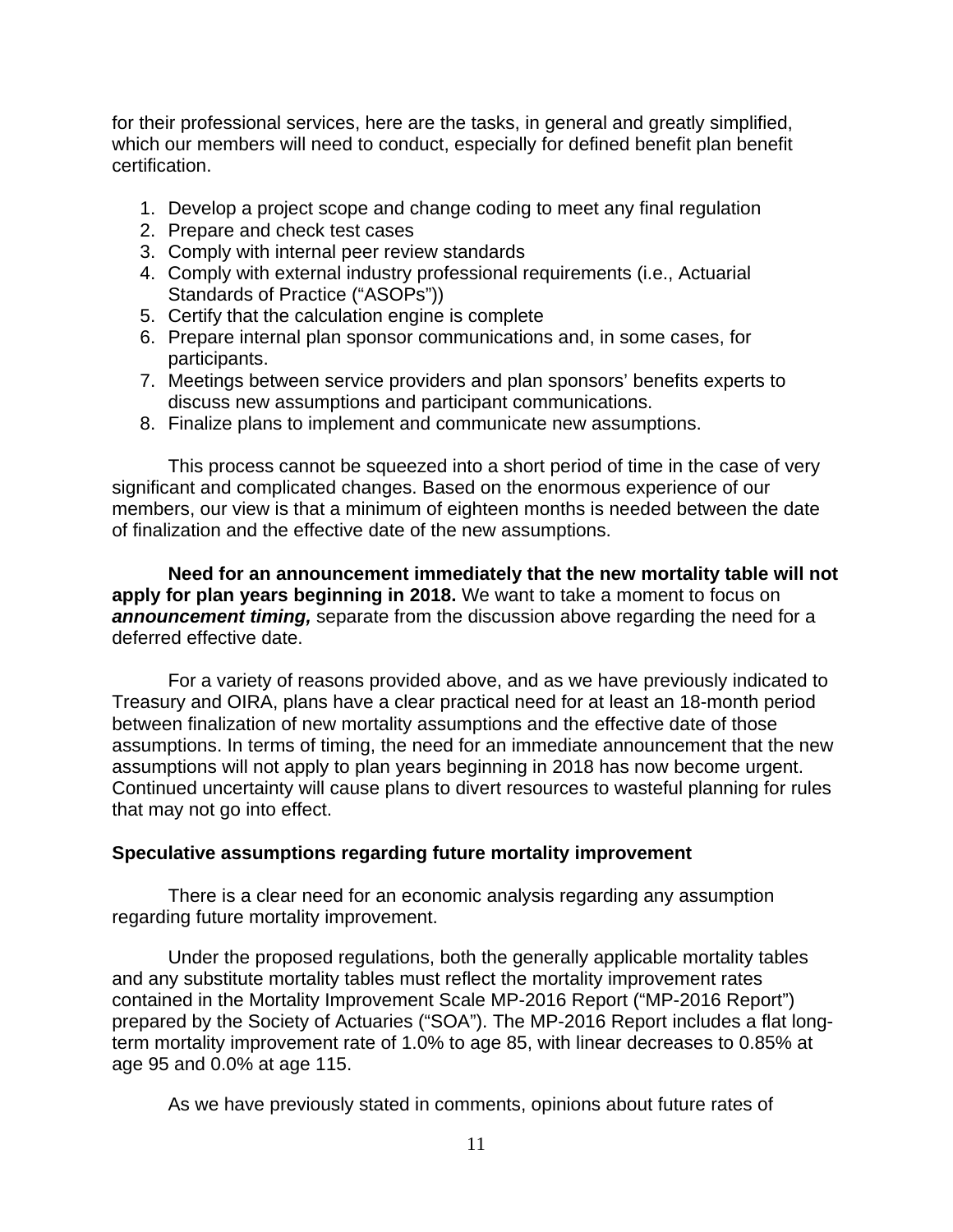mortality improvement are inherently highly speculative and a wide range of views exists among experts. Three important reasons to question the mortality improvement rates contained in the MP-2016 Report are the following:

- Historical rates of mortality improvement have shown a more significant gradedown after age 85 than are reflected in the MP-2016 Report. Although this may seem like a minor point, it has a significant effect on defined benefit plan liabilities. Mortality rates at these ages are currently high and thus liabilities change more significantly when the MP-2016 mortality improvement rates are applied.
- In contrast to the MP-2016 Report, the Social Security Administration's ("SSA") mortality improvement projections at later ages (and in general) are more in line with long-term historical observations than shorter-term trends, which are more volatile. The SSA generally uses a lower average rate of long-term improvement (with a longer convergence period but more rapid grading to long-term rates). Although the SSA's rate of improvement varies by age, it is more equivalent to using a 0.75% long-term rate of mortality improvement than the 1.0% used in the MP-2016 Report.
- The RP-2014 Mortality Tables Report was based on what has proved to be significantly overstated projections regarding mortality improvements between 2006 and 2014. Although the SOA has corrected some of these short-term overstatements through updates issued in 2015 and 2016 (though there are concerns about the 2016 correction), it has not revised the long-term 1% projected improvement rate that was determined at the same time that shorterterm improvement rates were overstated.

### **The proposed regulations would introduce unprecedented volatility into defined benefit plan funding and premium obligations**

 The downturn of the defined benefit system was not caused by the gross cost of pensions. The downturn was triggered by two factors: cost volatility and the pro-cyclical nature of funding obligations (i.e., funding obligations rise during economic downturns). The proposed regulations would introduce an unprecedented new source of volatility into funding and premium obligations, clearly meriting close economic analysis.

 Under current law, between major updates, the mortality tables are updated each year in a mechanical manner that can be easily anticipated and planned for. In the preamble to the proposed regulations, Treasury announced a whole new system that would make it nearly impossible to predict the nature of future annual updates, thus introducing a major new source of volatility:

> Treasury and the IRS understand that RPEC expects to issue updated mortality improvement rates that reflect new data for mortality improvement trends for the general population on an annual basis. Treasury and the IRS expect to take those updates into account in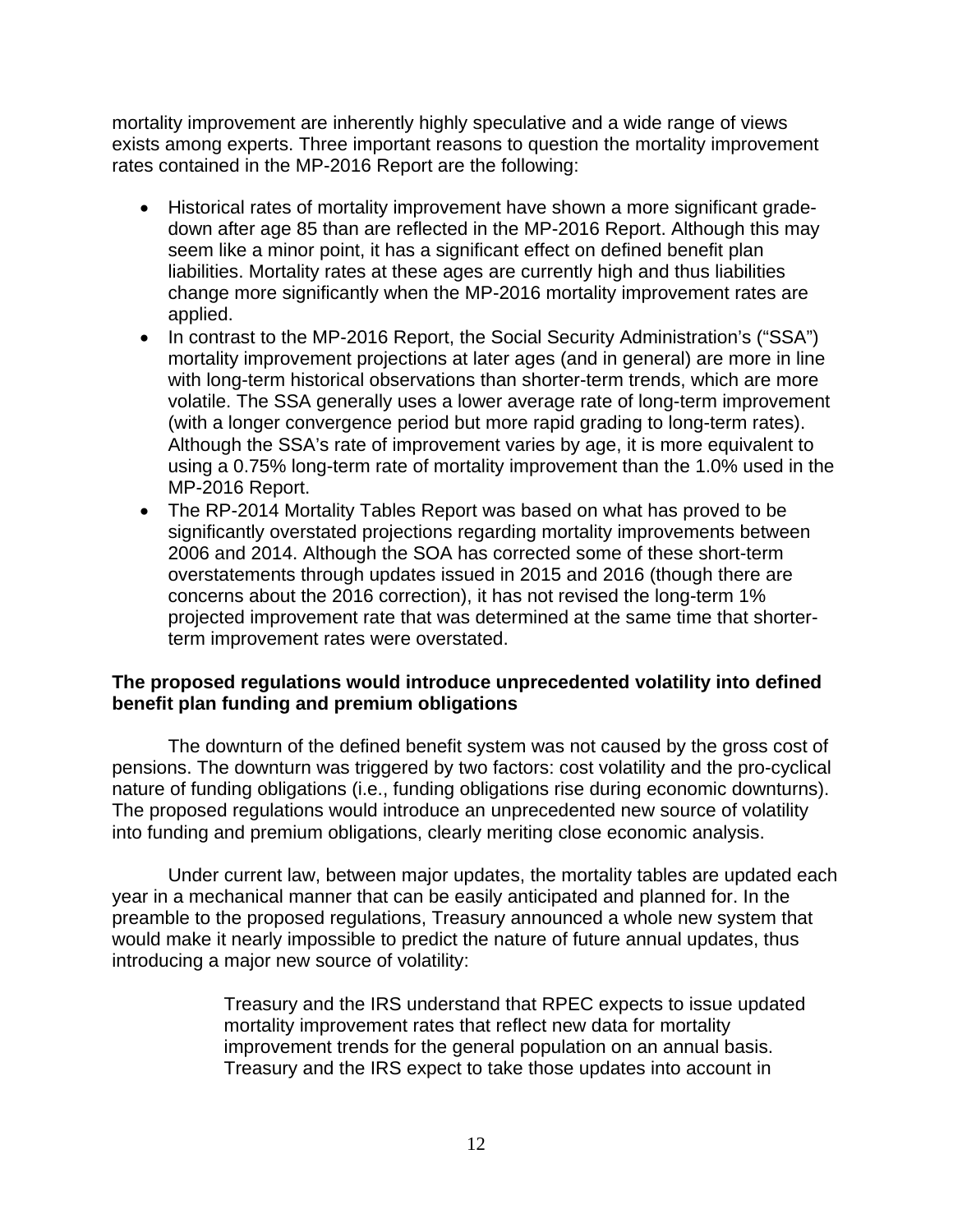determining the mortality rates to be used under section 430(h)(3) for valuation dates in years after 2018.

 Here is the background on the above quote. RPEC is the small group within the SOA that published the mortality studies on which the Treasury regulations are based. As noted above, when the SOA first published its study in 2014, it overestimated longevity because it overestimated improvement in mortality from 2006 to 2014. There was accordingly significant controversy over the studies. The SOA modified its original tables in 2015 to respond to the issues raised. The SOA issued a further modification in 2016 in response to the same issues, and is expected to issue a third modification in 2017. It is expected that the SOA will be issuing modifications annually in the future. These are the modifications that Treasury will be incorporating annually.

 This approach, which was in the preamble to the proposed regulations and not included in the proposed regulation itself, introduces major and unprecedented volatility into the mortality tables. Plans will not be able to predict in any way what future tables will provide. It is critical that this issue be the subject of extensive economic analysis, since volatility is so harmful to business planning.

### **The argument that Treasury has to rely on tables prepared by the Society of Actuaries is incorrect both statutorily and practically**

 We understand that the argument has been made that Treasury must rely on the mortality tables prepared by the SOA because those tables were the only ones submitted to Treasury. That argument is flawed for the following reasons:

- The statute does not compel Treasury in any way to rely exclusively on SOA's studies. Internal Revenue Code section 430(h)(3)A) requires Treasury to "take into account" independent studies of mortality. However, Congress never intended Treasury to follow those studies, particularly if flaws are identified or valid concerns about the studies are raised.
- In early 2015, the Council submitted comment letters identifying flaws in the SOA studies, which have been partially corrected and are widely expected to be further corrected. Under the statute and the APA, Treasury should take into account both the SOA's tables and all comment letters submitted, including those identifying flaws in such studies.
- A brief note is warranted regarding why the SOA was the only entity to submit a study. A mortality study takes many years and thousands of person hours to complete and requires data from the entire industry. It is almost literally impossible for any other private entity to undertake a similar study. That does not mean that that study should not be examined critically for flaws.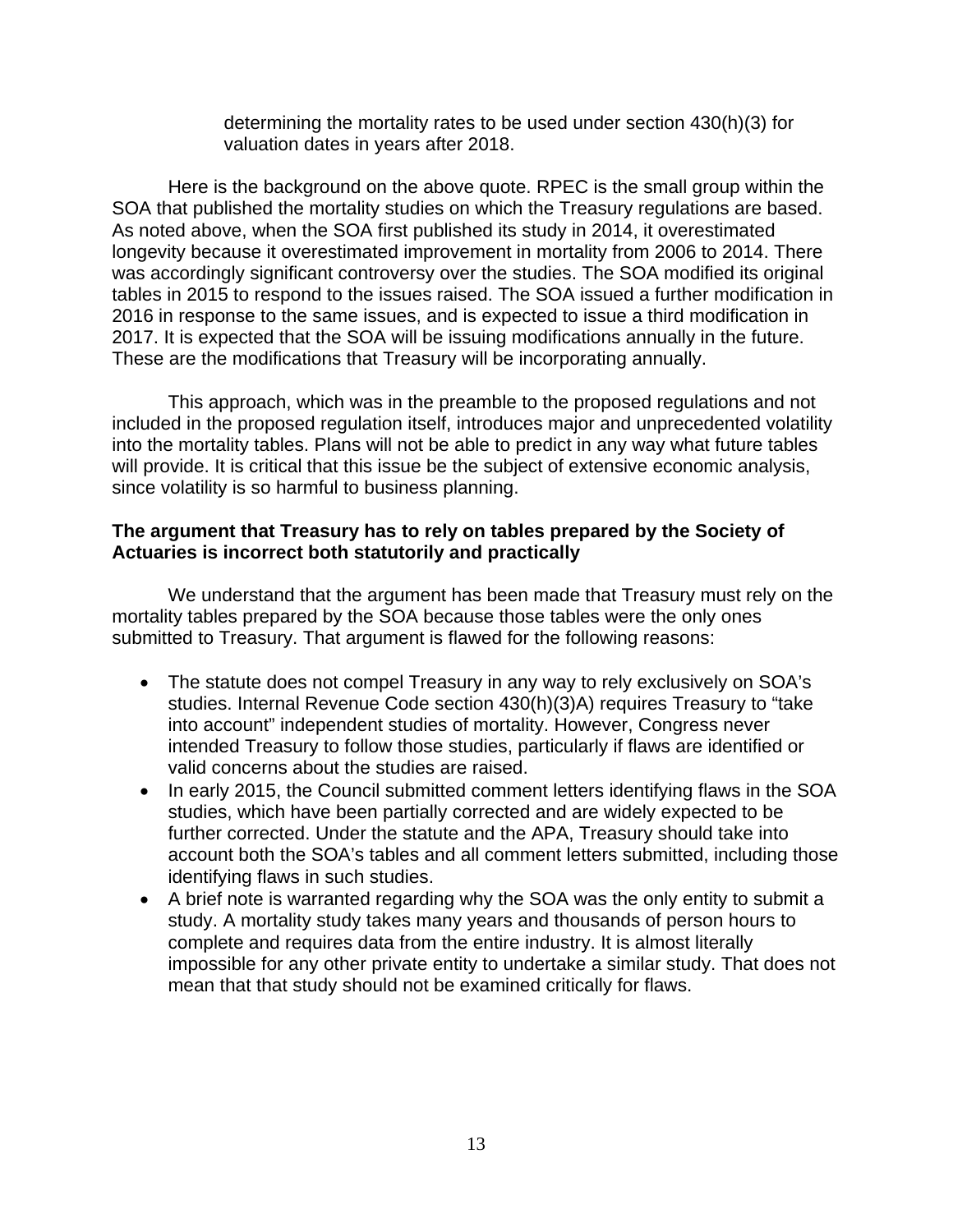While not directly part of the statutory and regulatory process for determining the new mortality tables, public sources such as a recent *New York Times* article<sup>15</sup> have highlighted the uncertainty and confusion among researchers on broad mortality trends. At a minimum, these sources should be considered with respect to the critical funding and retiree benefit decisions that will need to be made based on new mortality tables.

### **Plan participants can be adversely affected by the new mortality tables in many ways, which warrants further analysis**

It is clear that updated mortality tables will result in larger lump sum distributions to defined benefit plan participants. So, some may contend that to defer the effective date of the mortality regulations is harmful to participants and that accordingly deferral of the effective date is wrong. We take this issue very seriously, as the employees of our members are the lifeblood of our members' businesses. Here are our thoughts on this issue.

- **The objective is to get the mortality tables right; inaccurate tables hurt participants in many ways.** If the new mortality tables inaccurately overvalue lump sums, then the pension plan overpays current benefits, effectively inappropriately allocating benefits to one group of retirees at the potential expense of other retirees. This can also jeopardize the ability of the plan to pay benefits when due, and it can cause the employer to reduce or eliminate future benefits. And it can cause the employer to eliminate jobs. None of this should happen by reason of erroneous overpayments of benefits because of an incomplete analysis as to the accuracy of mortality tables.
- **Inaccurate mortality tables can actually deprive employees of lump sum distributions, benefit accruals, and benefit increases, and this is likely to happen in many cases.** An inaccurate mortality table can artificially increase pension liabilities, which in many cases will trigger the application of "benefit restrictions" under Code section 436, as noted above. Under Code section 436, if a plan's funded status falls below certain prescribed levels, the plan cannot pay lump sum distributions, cannot increase benefits, and cannot provide any future benefits. This is not theoretical or rare; this can happen very easily if pension liabilities are artificially inflated by inaccurate mortality tables.
- **Increases in longevity do not always result in larger benefits for participants.** Although the updated mortality tables will increase lump sum distributions, they will have the opposite effect in other situations, such as the determination of annuity equivalents under hybrid plans, where the new tables will result in reduced annuity payments.

<sup>&</sup>lt;sup>15</sup> https://www.nytimes.com/2016/12/08/health/life-expectancy-us-declines.html?mcubz=0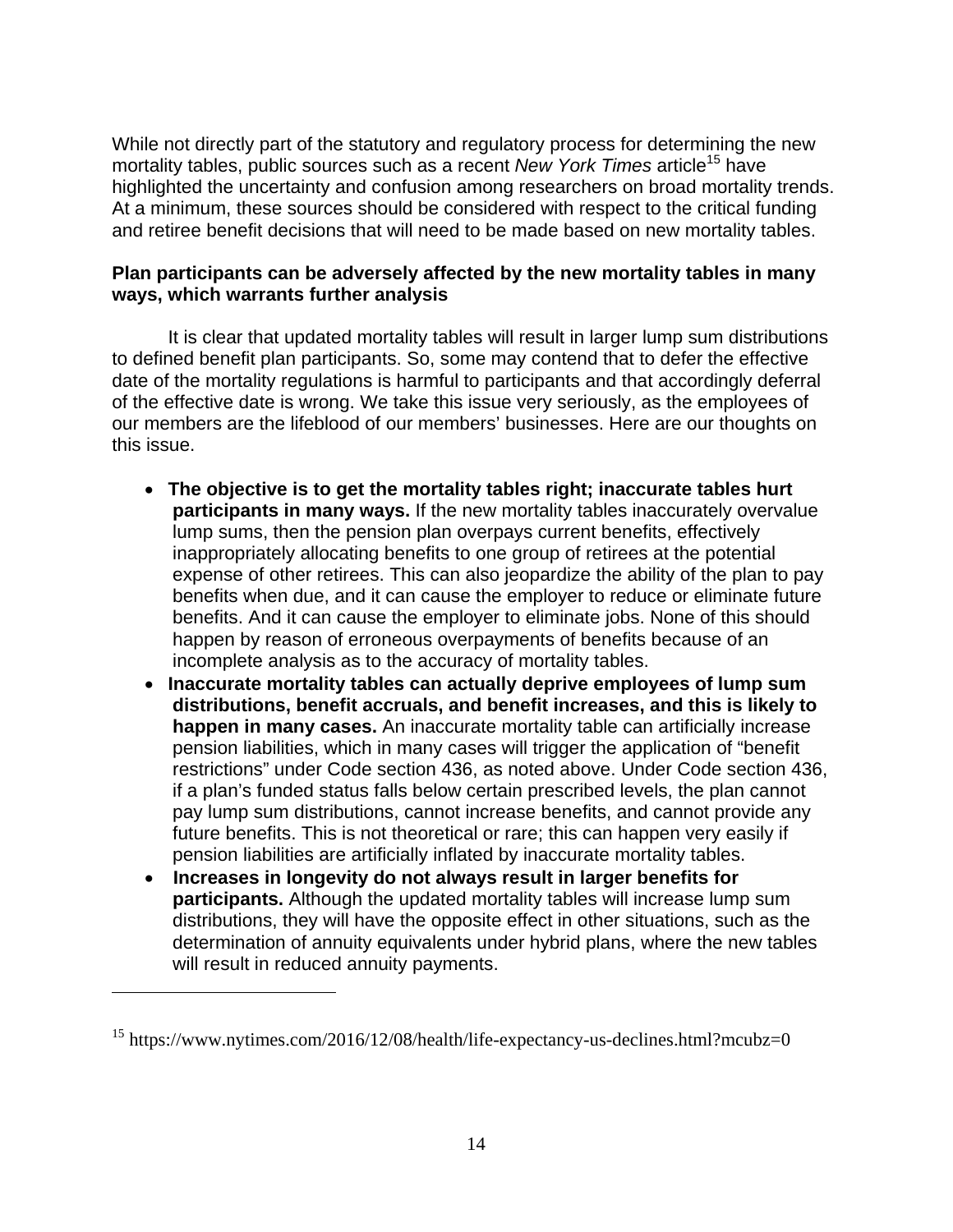**If employers do not have time to prepare helpful guidance to employees considering retirement, those employees may get insufficient help in making a critical life decision.** As you know, employee education is something our members take very seriously. Our members want to communicate clearly and simply so that employees can make critical life decisions based on the best possible information.

If employers have insufficient time to prepare employee communications regarding the very substantial effects of a new mortality table, it is the employees who will suffer with less effective communications on this critical issue. The communications will comply with applicable law, but more is needed in crafting effective and understandable communications.

#### **The two regulations that are to be repealed to offset the cost of this regulation are required to be identified when the mortality regulation is finalized, and should benefit the plan sponsors that bear the cost of this regulation**

**Identification of regulations to be repealed.** The February 2 "Memorandum: Interim Guidance Implementing Section 2 of the Executive Order of January 30, 2017, Titled 'Reducing Regulation and Controlling Regulatory Costs'" states: "At a minimum, the agency should identify all of the associated regulatory actions to be repealed, along with cost savings estimates, no later than the date of issuance of the corresponding new significant regulatory action."

 The Memorandum provides an exception for regulations that need to be finalized in order to comply with an imminent statutory or judicial deadline. But this exception should not apply for two reasons. First, the January 30 Executive Order came out seven months ago, which is enough time to identify two regulations for repeal.

 Second, as discussed above, there has been a consistent pattern regarding the mortality tables not to adhere strictly to statutory deadlines, so again this would not be a good reason to not comply with the Executive Order.

**Type of regulations to be repealed.** The mortality table regulation would impose enormous costs on those businesses that continue to maintain defined benefit plans, directing too many resources unnecessarily away from those companies' new investments, job growth, and other economic activities. Therefore, because the economic cost of the mortality table regulations would be borne solely by plan sponsors of defined benefit plans, we believe that the right way to implement Executive Order 13771 with respect to the mortality table regulations is to ensure that Treasury identifies offsetting regulations for repeal that would specifically ease the burdens on businesses with defined benefit plans.

We thank you for your consideration of the issues addressed in this letter.